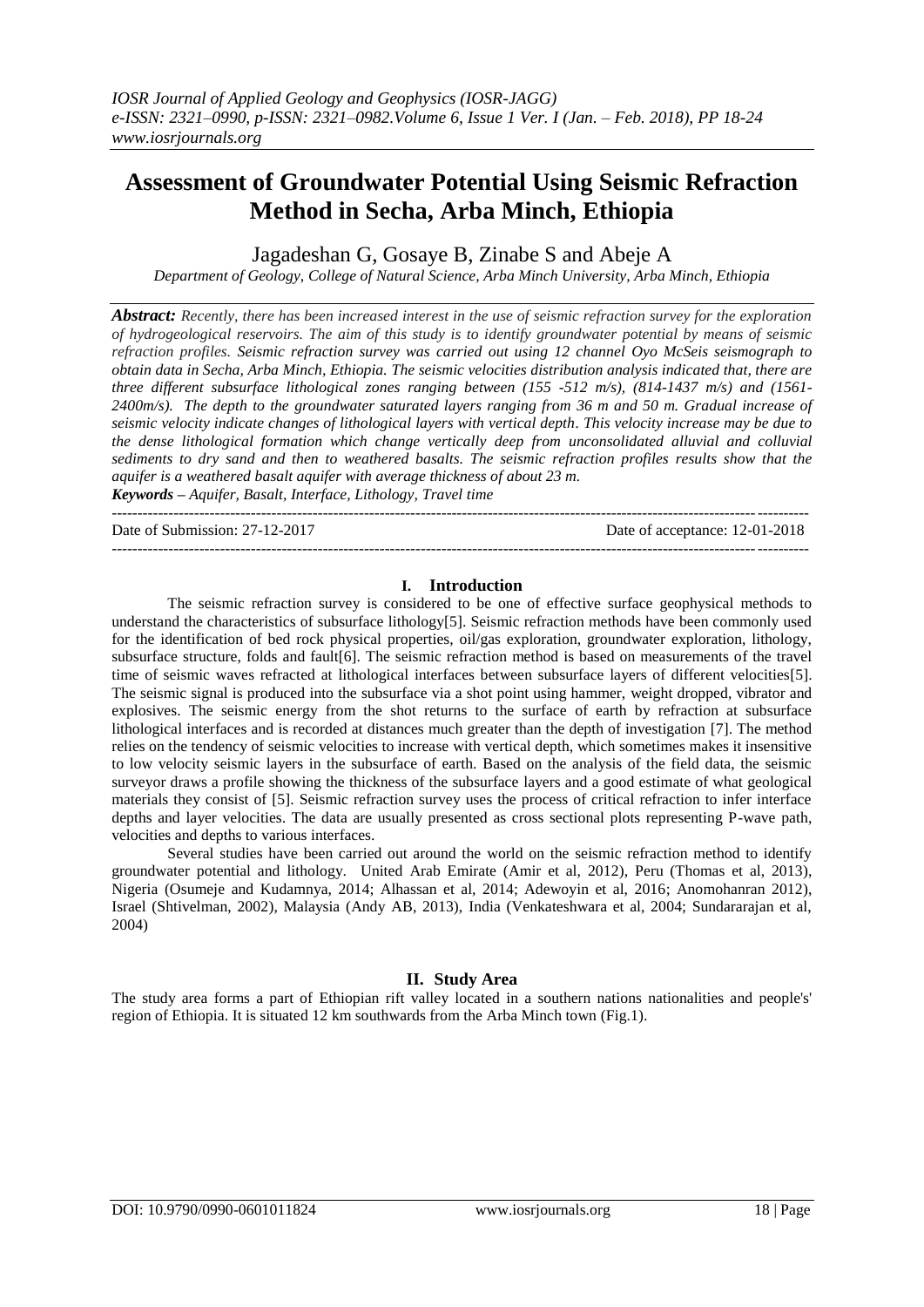

**Fig. 1** Location of the study area

Study area characterized by semi arid and arid climate with temperature ranges from 18°C and 42°C and March is the warmest month of the year. The study area experiences warm and dry climate during summer from December to February and cold climate during winter from July to September. In winter, there is much less rainfall compared than in summer season.The annual average rainfall is about 818 mm, which is mainly received during the main wet season April to June and second wet season is September to October. Maize is the major crop and other crops such as, cotton, potato, sweet potato, corn, beans, mango and some other fruits and vegetable are also cultivated in the area. Topographically, the area is characterised by several hills forming undulating terrain. The altitude ranges between 1220-1311 m above sea level. The surface runoff has resulted into the development of dendritic drainage pattern in this area. The region comprises of rocks such as basalt, quaternary sediment, and quaternary alluvial and colluvial deposits. The Occurrence of groundwater in the study area is associated mainly by the basaltic rocks and minor alluvial aquifers.

## **III. Methodology**

Seismic refraction survey was carried out in the study area, two profiles were surveyed using a 24 channel Oyo McSeis seismograph. The seismic data were acquired along a 225 m long profile at the foot scarp of the East African Rift. The continuous profiling, in-line shot seismic refraction method was used. The technique consisted of laying out 24 geophones in a straight line and recording arrival times from shot points produced by striking a 10kg sledge hammer into a steel plate at the end of the geophone spread. In order to reduce the noise level and enhance the quality of the seismic signal, the steel plate was strike four times and the acquisition was done in an area free of unwanted seismic signal and traffic noise. Twenty-four geophones were spaced 5meters apart to form a continuous profiling. The shoting point of the first profiles were 2.5, 27.5, 57.5, 92.5, 112.5 and 125 m. The shoting point of the second profiles were 125, 142.5, 167.5, 202.5, 222.5 and 225 m. Two profiles were overlaping to ensure continuity of data. Seismic refraction data were processed by pickwin and plotrefa software.

## **IV. Data Processing And Interpretation**

The first step in processing Pickwin package was first used to select the first arrival breaks (Fig. 2a and Fig. 2b). After picking the first breaks for all the seismic events (Fig. 3a and Fig3b). A plot is then made showing the arrival times against distance between the shot and geophone positions. This is called a timedistance graph (Fig. 3). The Plotrefa package was used for the second stage of this interpretation. This package was used to carry out the time term inversion in order to generate the seismic tomography section of the surveyed area (Fig. 4). This inversion employs a combination of linear least square and delay time analysis to invert the first arrival for a velocity section. This process enabled us to assign the number of subsurface layers as depicted by the distance-time graph. After the layers were assigned, a tomography image of the profile was produced showing the number of lithological layers and the primary wave velocities of each layer. The information produced by the seismic tomography image is used to obtain other geologicall information as they relate to the study area region.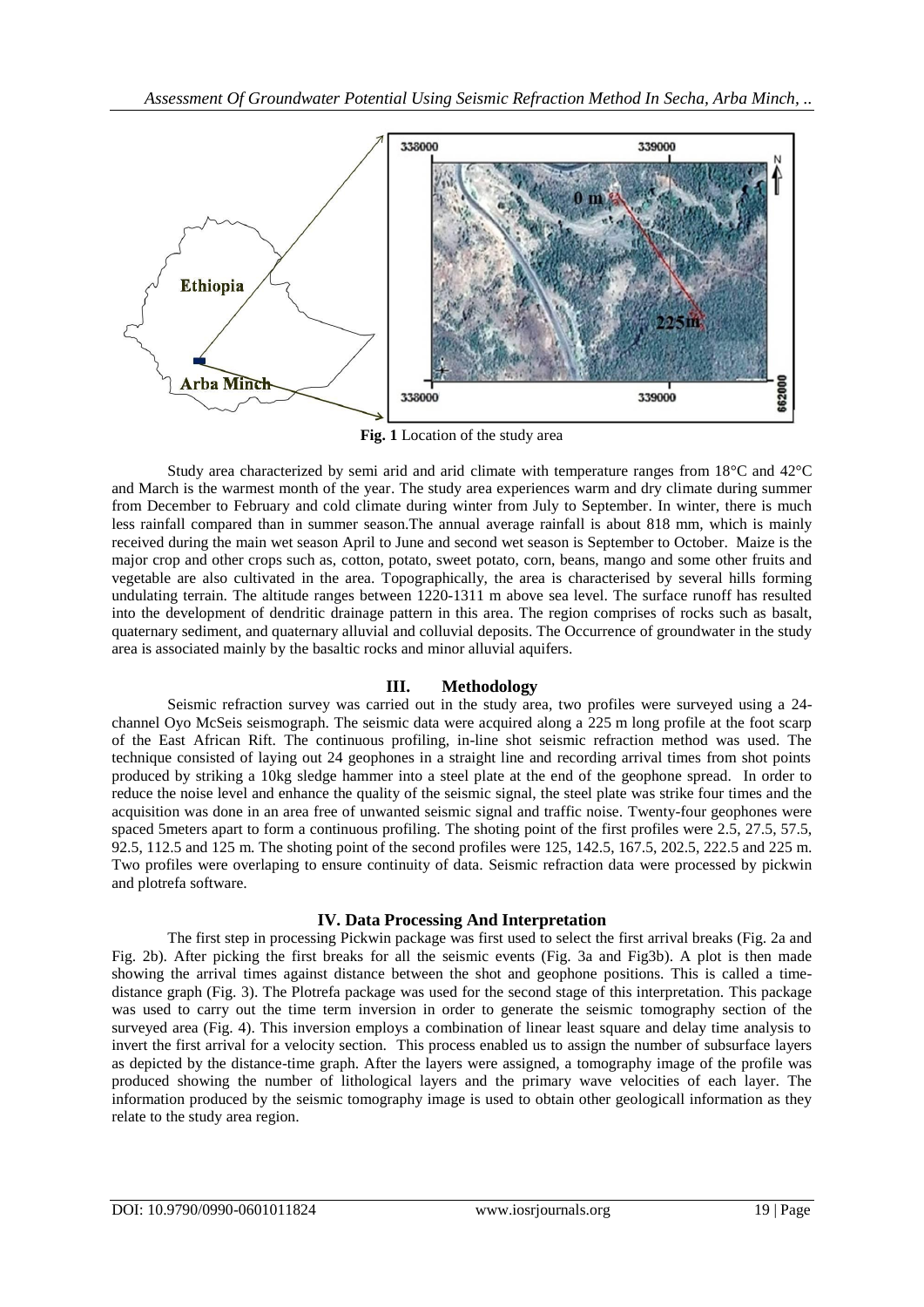





**Fig.2b** Time and distance curve for profile 2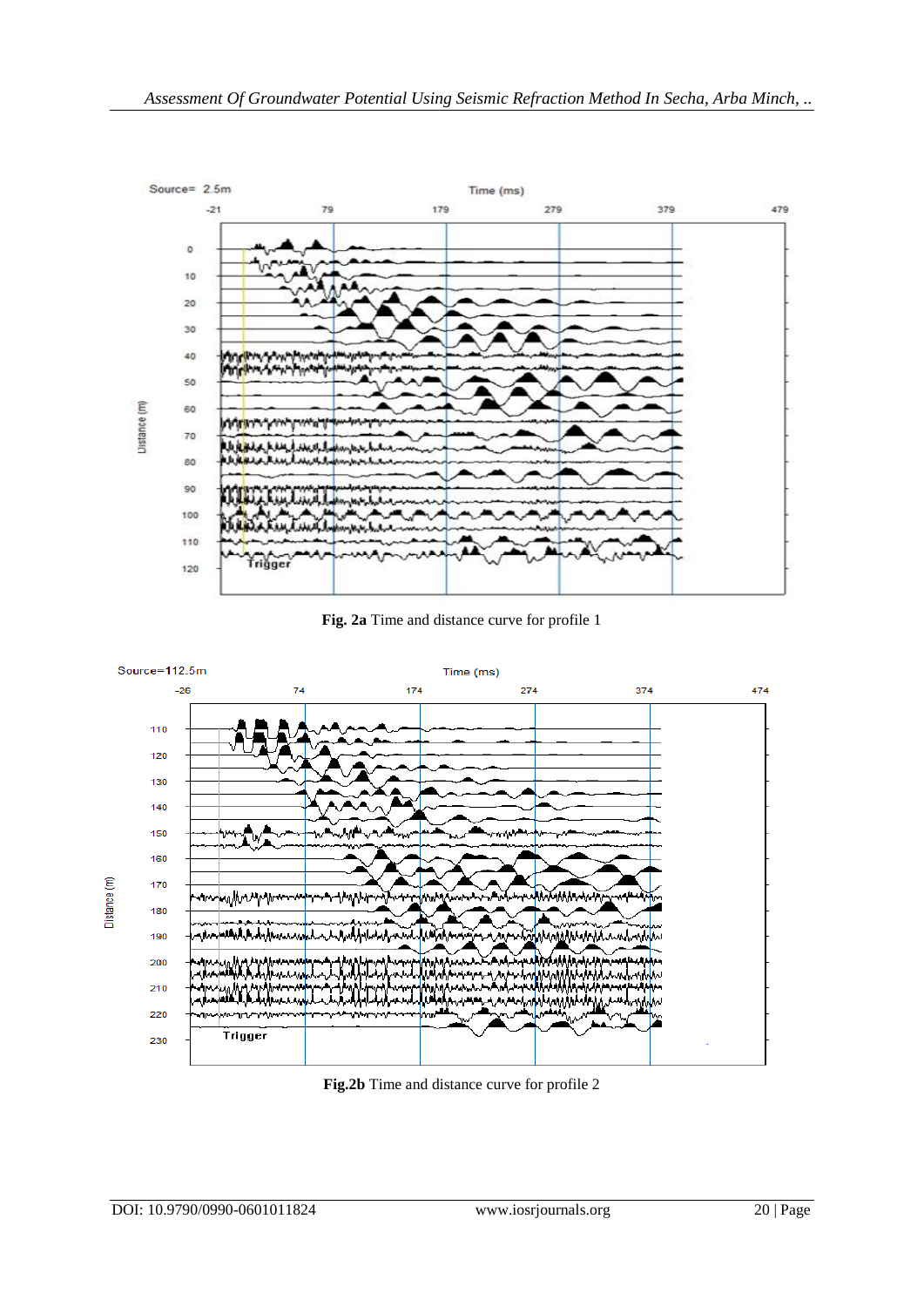

**Fig. 3a** Select the first pick arrival time for profile 1



# **Fig 3b** Select the first pick arrival time for profile 2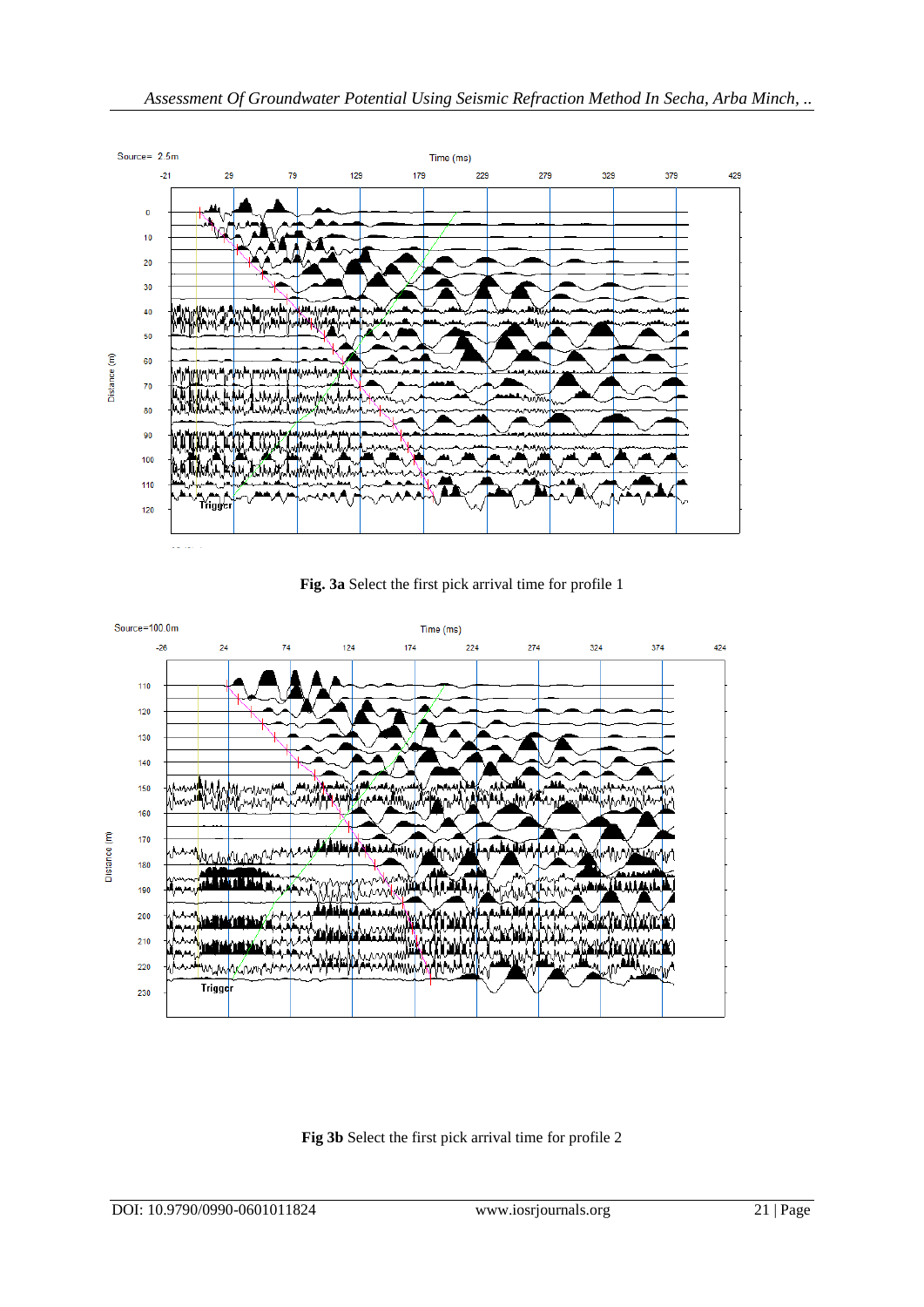

**Fig. 4** The picked inversion of travel time curves for integrated profiles.

## **V. Result And Discussion**

The results obtained from the data acquired for the seismic refraction method in the study area revealed this region can be categorized as a three layer system with the velocity of each layer increasing with depth, this may be as a result of the variation in the composition of the subsurface lithology with depth. velocities of sound were determined for the first, second and third layer (Table 1).

The primary wave velocity of topmost layer (Violet colour), where lowest seismic velocities ranging from 155m/s to 512m/s with an average velocity of 314m/s were detected, corresponds to an area within the top soil (overburden) which are mainly unconsolidated dry alluvial and colluvial sediments. The thickness of the first layer ranges between 1m to 10m with an average of 5.5m. The thickness of the first layer varies laterally within the surveyed area**.** 

The second layer made up of the yellowish orange colours and seismic velocity ranges from 814m/s to 1437m/s with an average of 1056m/s were detected, corresponds to an area which is mainly unconsolidated residual dry sand. The thickness of the second layer ranges between 18m to 35m with an average of 26.5m. The second layer is characterized by a slightly higher velocity than the first layer**.** 

The third layer made up green colour and seismic velocity ranges from 1561m/s to 2400m/s with an average of 1858m/s were detected, corresponds to an area which is mainly weathered basaltic rocks. The natural conditions prevailing in this layer of interest and seismic refraction velocity favour presence of significant amount of groundwater potential due to the presence of weathered zone. The thickness of the third layer ranges from 20m to 26m with an average of 23m. Table 2 shows the summary of results from each profile, with an indication of the potential of the region.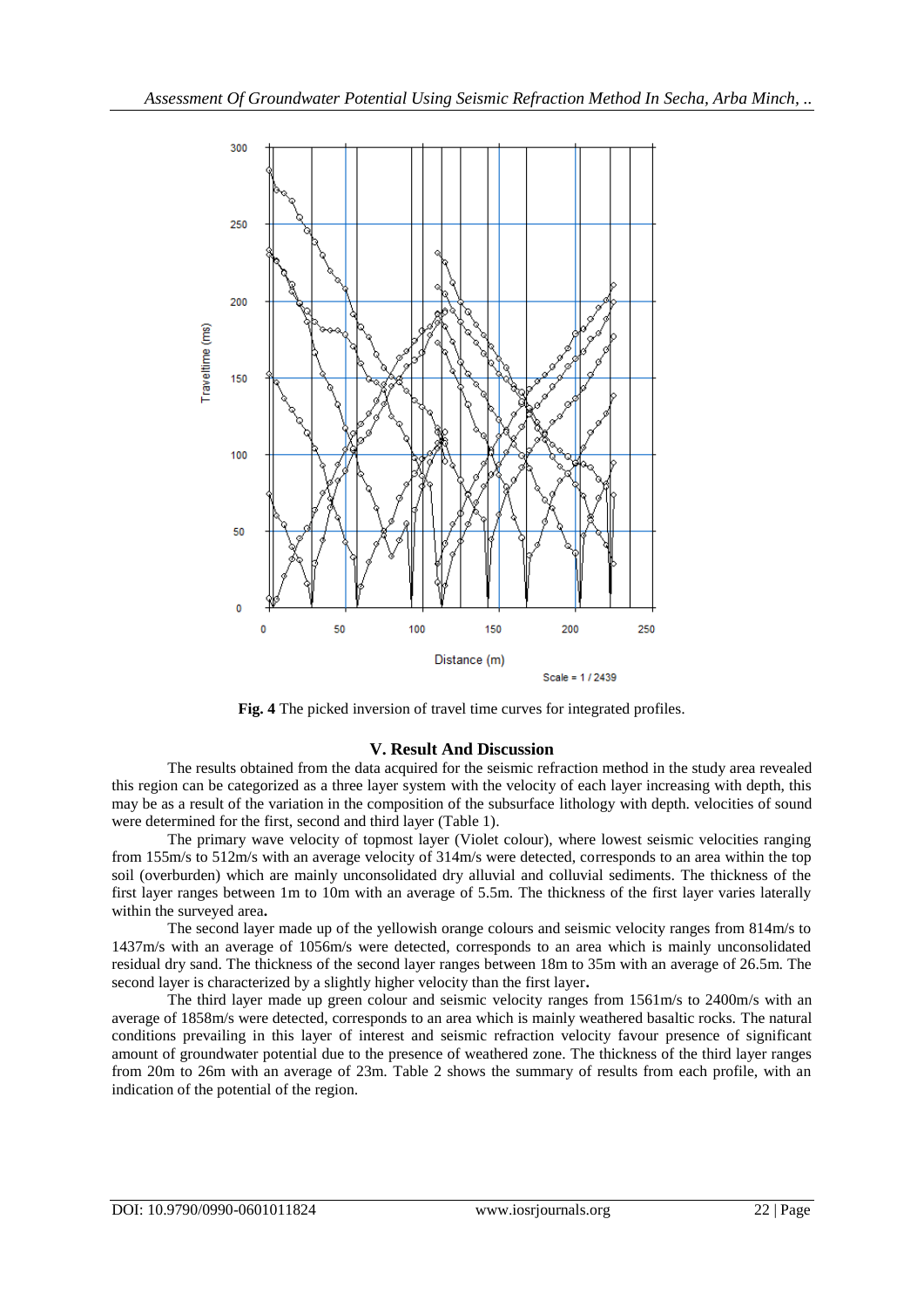| Layers  | Min and Max<br>Velocity (m/sec) | Min and Max<br>Thickness (m) | Average<br>velocity<br>(m/sec) | Average<br>thickness (m) | <b>Formations</b>                                    |
|---------|---------------------------------|------------------------------|--------------------------------|--------------------------|------------------------------------------------------|
| Layer 1 | $155 - 512$                     | $1-10$                       | 314                            | 5.5                      | Unconsolidated sediments<br>(Alluvium and Colluvium) |
| Layer 2 | 814-1437                        | 18-35                        | 1056                           | 26.5                     | Unconsolidated residual dry<br>Sand                  |
| Layer 3 | 1561-2400                       | $20 - 26$                    | 1858                           | 23                       | <b>Weathered Basalt</b><br>(Water Saturation Zone)   |

**Table 1:** Summary of data from tomography model



**Fig. 5** Tomographic section of subsurface lithology

The survey shows variations in the thickness and velocity of all three subsurface layers. There is a linear increase in velocity with depth within the probed depth. The change in velocity may largely be as a result of the variation in subsurface lithology, texture, structure, grain size, compaction, cementation and the level of groundwater saturation. Thickness of all three layers has gradually increasing from west to eastern part of the study area.

#### **VI. Conclusions**

Seismic refraction method delineated the third layer as the most competent layer, having recorded higher values of velocity than the other layers. This most competent layer is between the depth of 38 m and 50 m into the subsurface. The methods have yielded average velocities of 314 m/s for the upper layer, interpreted as unconsolidated sediments (Alluvium and Colluvium) with thickness of 5.5 m. The middle layer has a thickness of 26.5 m and average velocity of 1056 m/s and is interpreted as unconsolidated residual dry Sand. Third layer's average velocity is 1858 m/s and is interpreted as weathered basalts (water saturated) with 23m vertical extension. Thickness of each the layer has increased from west to eastern direction of study area. According to velocity and lithology of third layer which could form good reservoir for groundwater potential were identified.

#### **References**

- [1]. Alhassan D U, Dangana L M, Salako K A, Jonah,S A and Ofor N P, Seismic Refraction Investigation Of The Subsurface Structure At The Southern Part Of Niger State College Of Education, Minna, Nigeria, Bayero Journal of Pure and Applied Science, 2010,Vol 3, No 2, pp 56-61
- [2]. Amir G, Ahmed M, Haydar B, Khalid B, Hasan A, and Saber M, the use of seismic refraction and electrical techniques to investigate groundwater aquifer, wadi al-ain, United Arab Emirates (UAE), Conference Proceedings, Tulcea – Romania, 2012, ISBN: 978-606-605-038-8

<sup>[3].</sup> Andy A. Bery, High Resolution in Seismic Refraction Tomography for Environmental Study, International Journal of Geosciences, 2013, Vol. 4, pp.792-796

<sup>[4].</sup> Anomohanran, O, Geophysical interpretation of seismic reflection data obtained from Umureute and Amiynaibo area of Delta state. Nigeria, Nigerian, 2012, J. Sci. Environ., 11: 148-153.